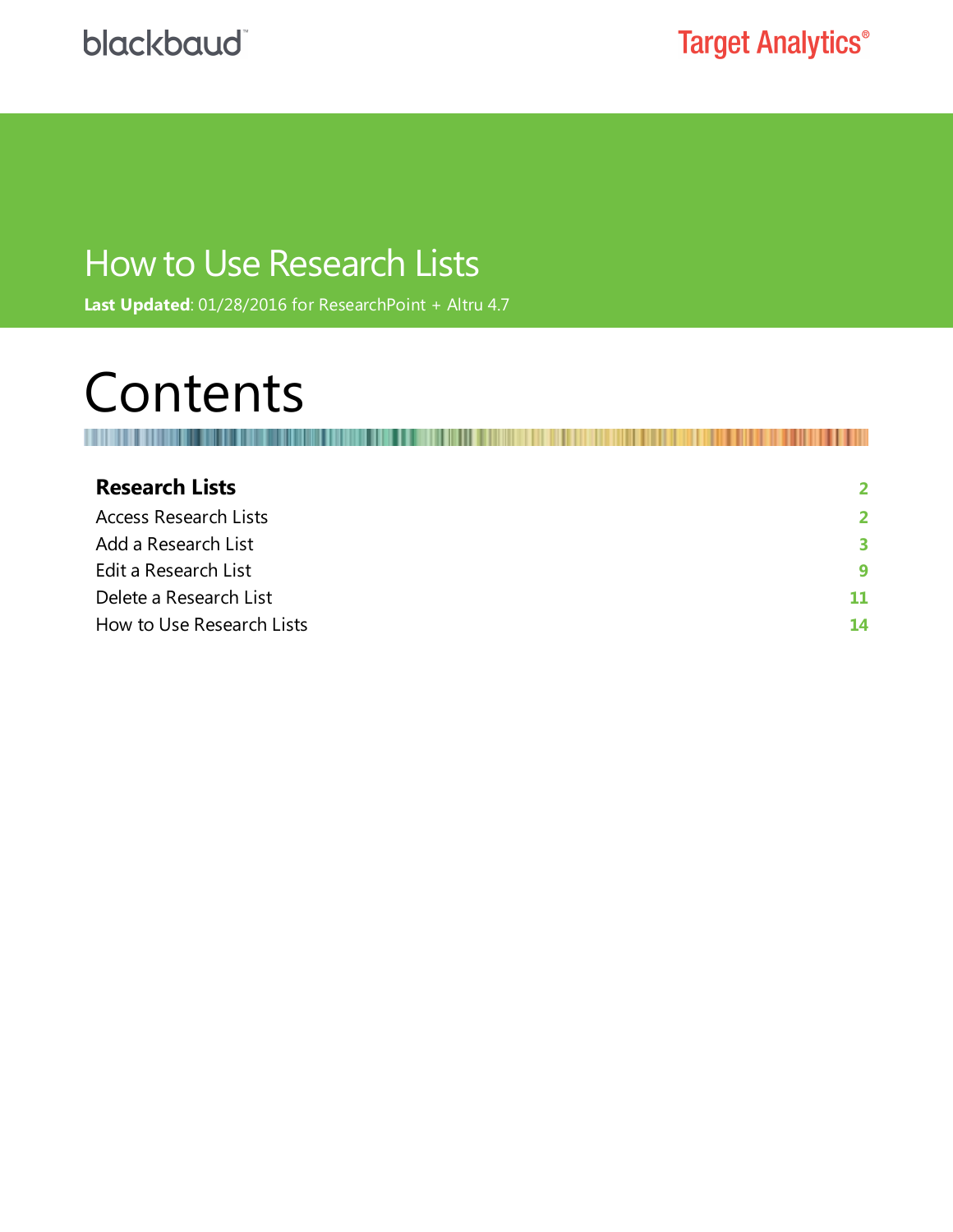# <span id="page-1-0"></span>Research Lists

Research Lists are groups of individual constituents. They help you more effectively research potential prospects in batches so you don't need to qualify prospects one-by-one.

The list can be static or dynamic, depending on whether you want to enable the list to be refreshed. For example, you can save time manually adding prospects to your research list of prospects with more than one million in confirmed total assets and a high major giving capacity. When you set your research list criteria, enable the list to refresh automatically every night. Every day prospects who match your criteria are added to the list for you.

The greatest power of Research Lists is in two key features:

- 1. **Group WealthPoint screenings** When you develop lists, you can focus your efforts on the constituents with the greatest capacity. You can also perform quick scans of new prospects. With the **Screen list** task, you can batch send a group of constituents through a WealthPoint screening! Whether you're looking for wealth information on a first screening or re-screening a group of prospects for new information, the group WealthPoint screening enables you to get new data more efficiently.
- 2. **Customizable columns** The Members list is one of your greatest assets as a prospect

researcher. The Columns button at the top of the list Columns<sup>\*</sup> enables you to select which biographical and wealth fields you want to see. Once the columns appear, you can drag and drop them into the order you want to see data. You can sort by columns. And, you can filter by columns. The filter especially helps you to identify which prospects in the list hold the greatest value to your organization. To decide which columns mean the most to you, think about which indicators on a prospect's wealth and ratings records gives you the most insight. Once the records are filtered, select the remaining records. You can then copy them to a new, separate research list or assign a prospect manager. Or, you can do the opposite. You can filter the records to find those constituents who do not provide great opportunity at this time, select the records, and then remove from your list. This enables you to narrow down your research in a more time-effective manner!

To get started with research lists, learn how to [create](#page-2-0) one!

<span id="page-1-1"></span>To open a research list already set up, from the Research Lists page, in the **Name** column, click the research list name link.

# Access Research Lists

You access the research list functionality from *Prospects*, in the **Research Lists** section, click **View all lists**. The Research Lists page appears. You can also expand the **Research Lists** section and select a list you designated "Favorite" or select from a list of recently accessed lists.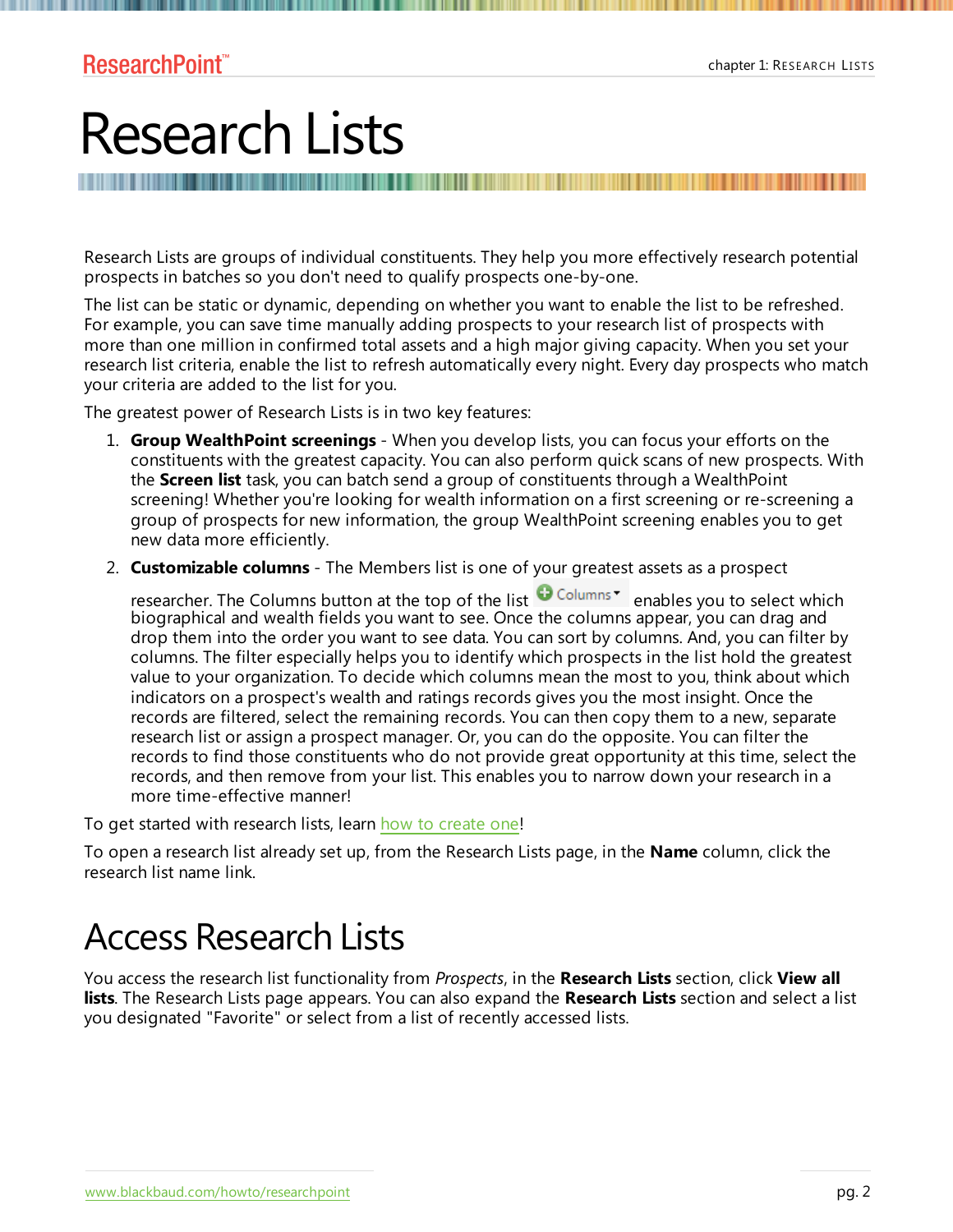#### chapter 1: RESEARCH LISTS

#### **ResearchPoint™**

| <b>Favorite lists</b>                  | <b>Records</b> | <b>Recently accessed lists</b>           | <b>Records</b> |
|----------------------------------------|----------------|------------------------------------------|----------------|
| All Prospects                          | 0              | Philanthropic Gifts (NOZA and DonorBank) |                |
| Business Ownership >=\$1M - Confirmed  | 0              | NonProfit Affiliations (GuideStar)       |                |
| Millionaires - Confirmed               | 0              | Securities $>= $1M -$ Confirmed          |                |
| Millionaires with $>= $5M -$ Confirmed | 0              | Millionaires - Identified                |                |
|                                        |                | All Prospects                            |                |

<span id="page-2-0"></span>*Warning:* Only individual records can be added to Research Lists. You cannot include organizations.

# Add a Research List

When you add a research list, you select the criteria you want used to build your group of constituents. Or, if you would rather, you can also create your list from a selection that was created in *Query*.

| <b>Add research list</b>                         |                                                                                            |                             |                                               |                                                                                         |                                                                | ×      |
|--------------------------------------------------|--------------------------------------------------------------------------------------------|-----------------------------|-----------------------------------------------|-----------------------------------------------------------------------------------------|----------------------------------------------------------------|--------|
|                                                  | What is the criteria for creating your list?                                               |                             |                                               |                                                                                         | Select fields on which to<br>base your list.                   |        |
| <b>Biographical</b>                              | <b>C</b> Education<br>Primary state is one of (SC)                                         | <b>O</b> Giving             |                                               | <b>O</b> Ratings                                                                        | <b>C</b> Wealth                                                |        |
| <b>Biographical</b><br><b>Ratings</b>            | Annual giving likelihood is greater than 2                                                 |                             |                                               |                                                                                         |                                                                |        |
| Selection:                                       | Do you need to further narrow your list?<br>How many prospects will be added to your list? |                             |                                               |                                                                                         | Or base list on a selection<br>of records created in<br>Query. |        |
| Calculate total prospects<br><b>Save options</b> | 108.002                                                                                    | Allow list to automatically | refresh when prospects<br>added to the system |                                                                                         |                                                                |        |
| Name:                                            | <b>SC List</b>                                                                             |                             | satisfy list criteria.<br>V                   | Allow others to access this list                                                        |                                                                |        |
| Description:                                     | Annual giving likelihood greater<br>than 2.                                                |                             | ℐ<br>$\overline{\mathcal{L}}$                 | Allow others to edit this list<br>Allow this list to be refreshed<br>Add prospects only |                                                                |        |
| Owner:                                           | AnnMarieGeRP2                                                                              | Ω                           |                                               | Add and remove prospects                                                                |                                                                |        |
| Category:                                        | <b>Annual Donors</b>                                                                       | v                           |                                               | Finable list to auto-refresh                                                            |                                                                |        |
| Help                                             |                                                                                            |                             |                                               |                                                                                         | Save                                                           | Cancel |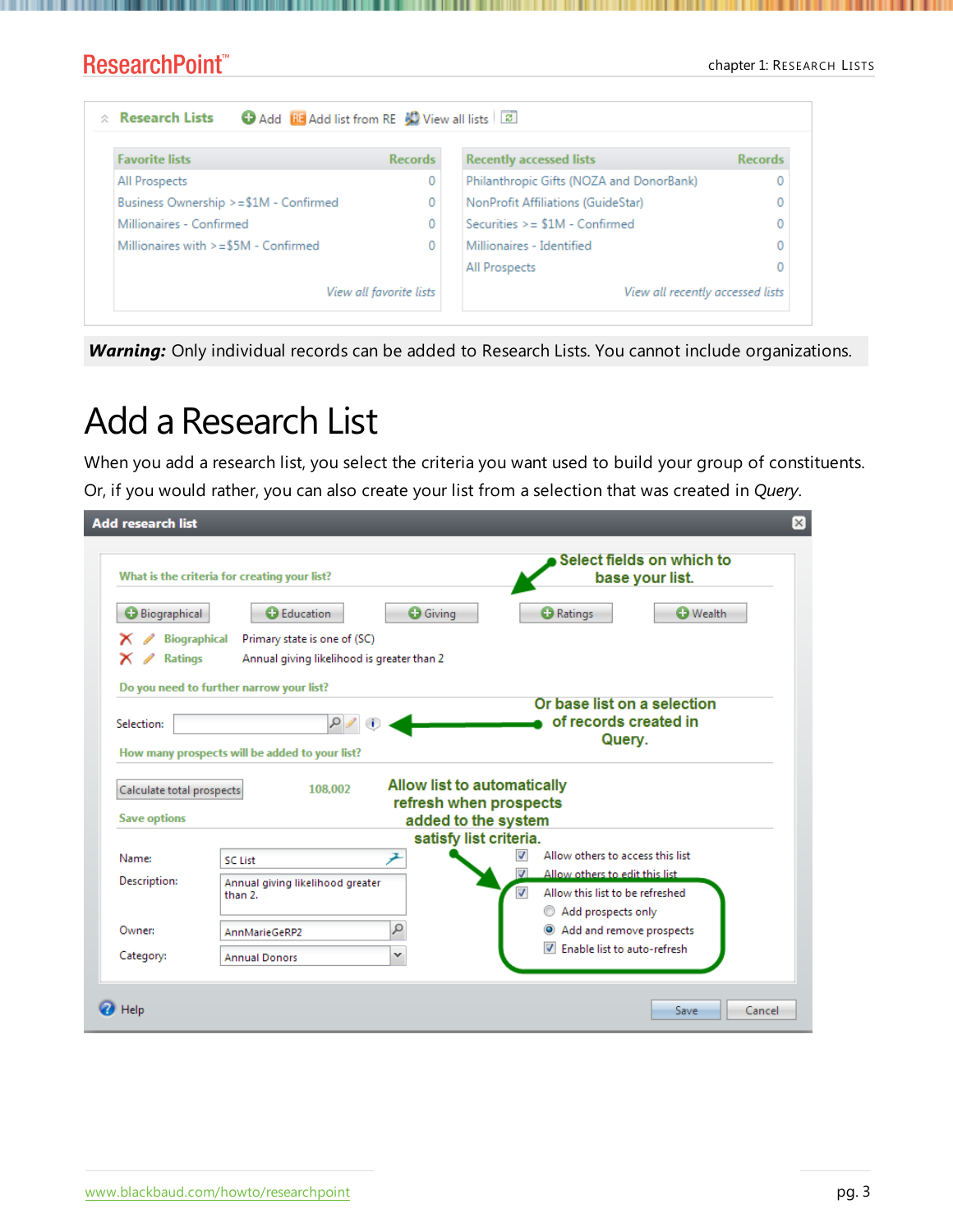#### **Add a new research list**

1. From *Prospects*, in the **Research Lists** section, click **Add**. The Add research lists screen appears.

**Tip:** You can also add a new research list from the Research Lists page.

2. In the **What is the criteria for creating your list?** section, you can build your list based on biographical and wealth fields available in *ResearchPoint*. For a list of fields included with each option, see [Research](#page-4-0) List Criteria Fields on page 5. This enables you to set rules as you go for which constituents you want to include in your list. No need to create a query in advance.

You add criteria one at a time. To add criteria, select one of the categories.



3. Then, choose which field in that category to search for and find constituent records that match your criteria. After you enter your parameters for the field, click **OK**. You return to the add research list screen and your criteria appears.

With the red X and the pencil icons you can delete or edit if the parameters are wrong. Otherwise, continue to add as much criteria as you need.

4. In the **Do you need to further narrow your list?** section, you can base your list on a group of records created in *Query*. Click the **Selection Search** icon to locate an existing selection.

You can create your research list using a combination research list criteria and a query selection.

*Note:* What is a selection? A selection is a set of records, generally produced from a dynamic or static query. You can choose to use an existing selection to narrow your research list, or use query to create a new selection of records to narrow down your list.

- 5. Click the **Calculate total prospects** button at any time to see how many prospects satisfy your criteria. This can especially help you when you set criteria if you have a goal of how many prospects maximum should appear in your research list.
- 6. In the **Save options** section, you must enter a name for your new list. The name appears in the **Research Lists** grid of the Research Lists page.

*Note:* Depending on your user role in the system, some options may be grayed out.

- 7. In the **Description** field, enter a description to help you identify the list. We recommend you summarize what criteria was used.
- 8. The **Owner** field defaults to the current user. You can change this if you need to assign ownership to another user in your system.
- 9. If your organization uses categories to help identify lists, such as Alumni, New Parents, etc., you can also assign a **Category**.
- 10. Decide if you want to allow others to access and/or edit this list.
- 11. To automatically update your research list to include new prospects satisfying your list criteria as they are added to your system, select **Allow this list to be refreshed**. You then determine how the list can be refreshed.
- 12. Click **Save**. Your new research list appears for you to start researching!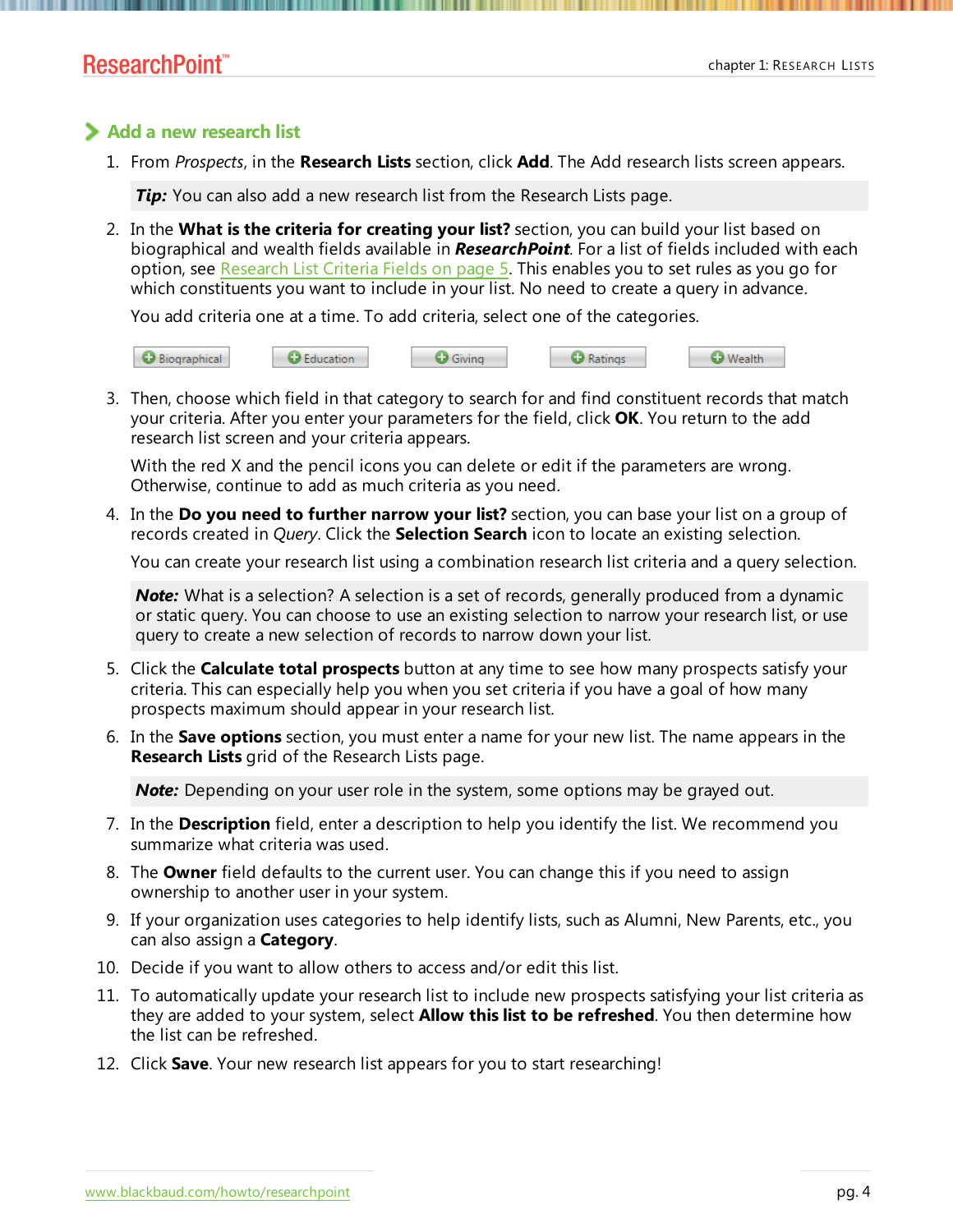# <span id="page-4-0"></span>Research List Criteria Fields

. . .

You can build Research Lists based on any combination of the following fields.

#### **Biographical Category Fields**

#### **List View Column Field Type Note**

| Age                           | #        |                                                              |
|-------------------------------|----------|--------------------------------------------------------------|
| Any business                  | Text     | From name of organization relationship                       |
| Any business city             | Text     | From address of organization relationship                    |
| Any business job title        | Text     | From title of organization relationship                      |
| Any business state            | Text     | From address of organization relationship                    |
| Any city                      | Text     | From contact address                                         |
| Any state                     | Checkbox | From contact address                                         |
| Any ZIP                       | Text     | From contact address                                         |
| Constituency                  | Checkbox | Constituencies are set up in Administration on a code table. |
| Date added to system          | Date     |                                                              |
| First name                    | Text     |                                                              |
| Last name                     | Text     |                                                              |
| Primary business              | Text     |                                                              |
| Primary business city         | Text     |                                                              |
| Primary business job<br>title | Text     |                                                              |
| Primary business state        | Checkbox |                                                              |
| Primary city                  | Text     |                                                              |
| Primary state                 | Checkbox |                                                              |
| Primary ZIP                   | Text     |                                                              |
| Prospect manager              | Text     |                                                              |
| RE last sync date             | Date     | Shows only if integrated with The Raiser's Edge.             |
| RE linked?                    | Y/N      | Shows only if integrated with The Raiser's Edge.             |
| Spouse                        | Text     |                                                              |

#### **Education Category Fields**

For criteria with a checkbox, you can edit the options that appear. From *Administration*, under **Data**,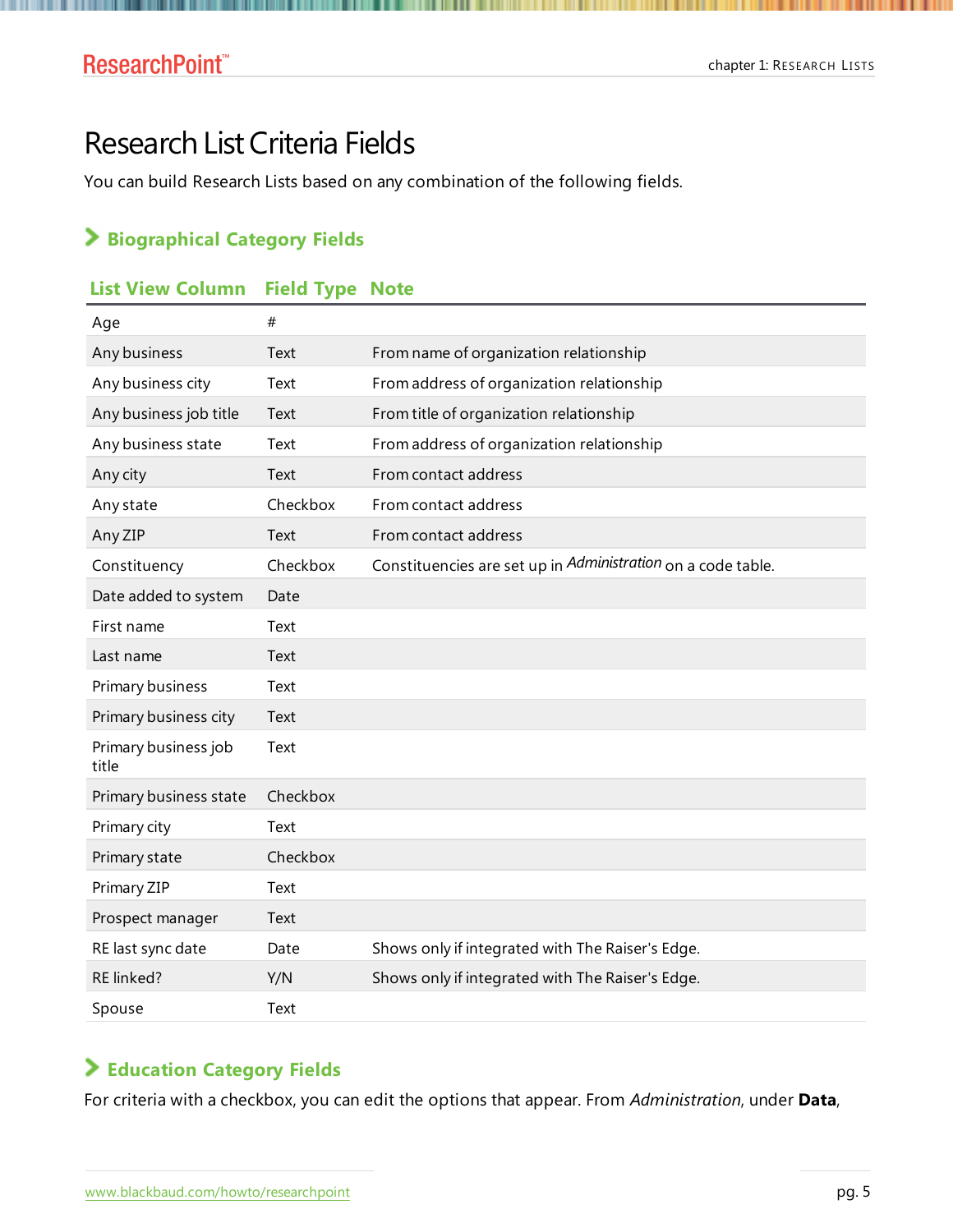## **ResearchPoint™**

. . .

#### click **Code tables**.

| <b>List View Columns</b>           | <b>Field Type</b> | <b>Notes</b>         |
|------------------------------------|-------------------|----------------------|
| Any class of                       | $\#$              | Enter the full year. |
| Any college/school                 | Checkbox          |                      |
| Any degree                         | Checkbox          |                      |
| Any degree type                    | Checkbox          |                      |
| Any department                     | Checkbox          |                      |
| Any division                       | Checkbox          |                      |
| Any education institution          | Checkbox          |                      |
| Any educational<br>involvement     | Checkbox          |                      |
| Any program                        | Checkbox          |                      |
| Any sub department                 | Checkbox          |                      |
| Primary class of                   | #                 | Enter the full year. |
| Primary college/school             | Checkbox          |                      |
| Primary degree                     | Checkbox          |                      |
| Primary degree type                | Checkbox          |                      |
| Primary department                 | Checkbox          |                      |
| Primary division                   | Checkbox          |                      |
| Primary educational<br>institution | Checkbox          |                      |
| Primary educational<br>involvement | Checkbox          |                      |
| Primary program                    | Checkbox          |                      |
| Primary sub department             | Checkbox          |                      |

## **Giving Category Fields**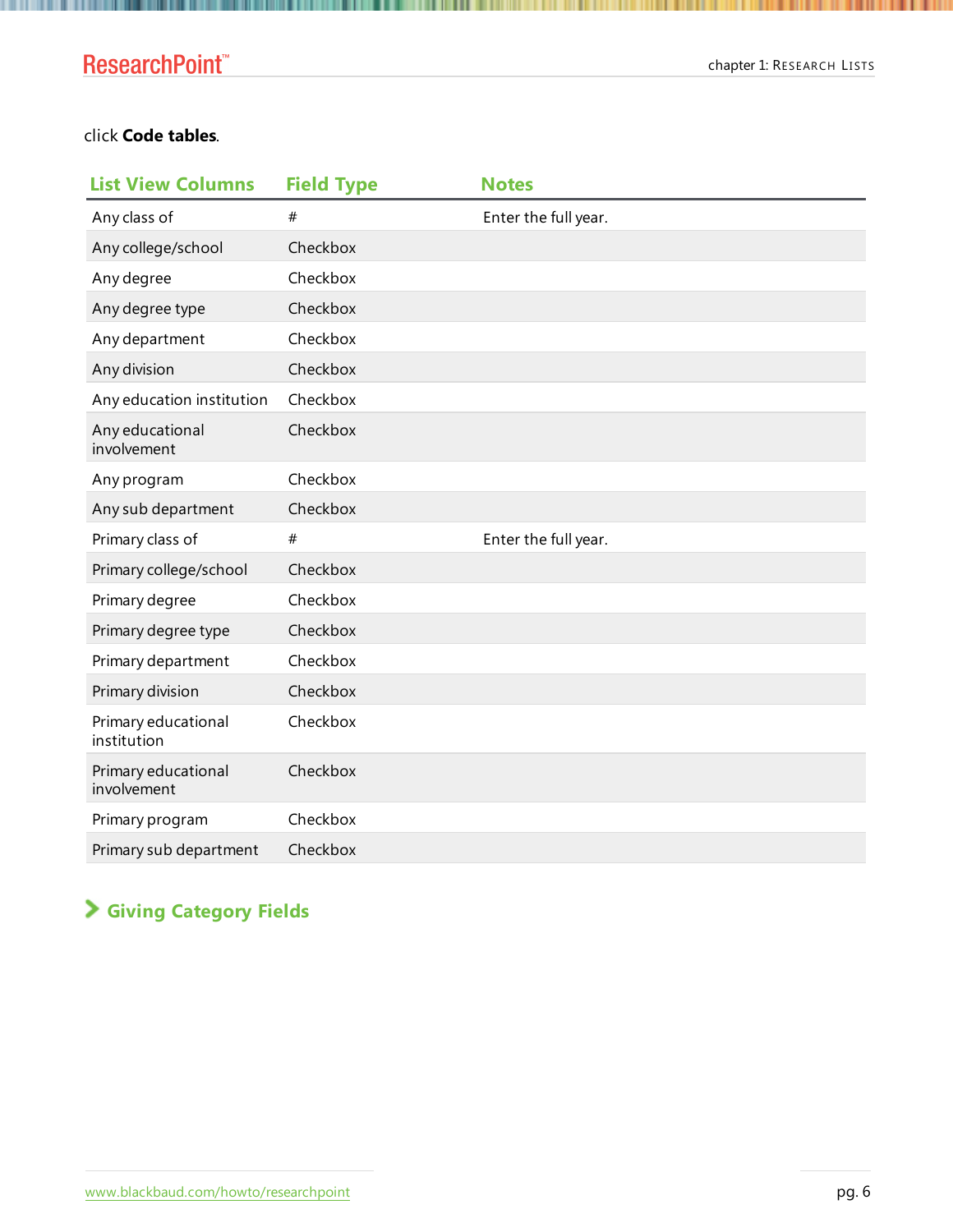### ResearchPoint<sup>™</sup>

| <b>List View Column</b>            | <b>Field Type Notes</b> |                      |
|------------------------------------|-------------------------|----------------------|
| First gift                         | \$                      |                      |
| First gift date                    | Date                    |                      |
| First gift designation             | Text                    |                      |
| First gift type                    | Text                    |                      |
| Largest gift                       | \$                      |                      |
| Largest gift date                  | Date                    |                      |
| Largest gift designation           | Text                    |                      |
| Largest gift type                  | Text                    |                      |
| Latest gift                        | \$                      |                      |
| Latest gift date                   | Date                    |                      |
| Latest gift designation            | Text                    |                      |
| Latest gift type                   | Text                    |                      |
| Philanthropic gift category        | Checkbox                |                      |
| Philanthropic gift confirmed       | $_{\#}$                 |                      |
| Philanthropic gift identified      | #                       |                      |
| Philanthropic gift location        | Text                    |                      |
| Philanthropic gift type            | Text                    |                      |
| Philanthropic giving gift year     | $_{\#}$                 | Enter the full year. |
| Philanthropic giving high value \$ |                         |                      |
| Philanthropic giving low value     | \$                      |                      |
| Political donation gift amount     | \$                      |                      |
| Political donation gift date       | $_{\#}$                 |                      |
| Political donations confirmed      | \$                      |                      |
| Political donations identified     | \$                      |                      |
| Total giving                       | \$                      |                      |
| Total number of gifts              | $\#$                    |                      |

# **Ratings Category Fields**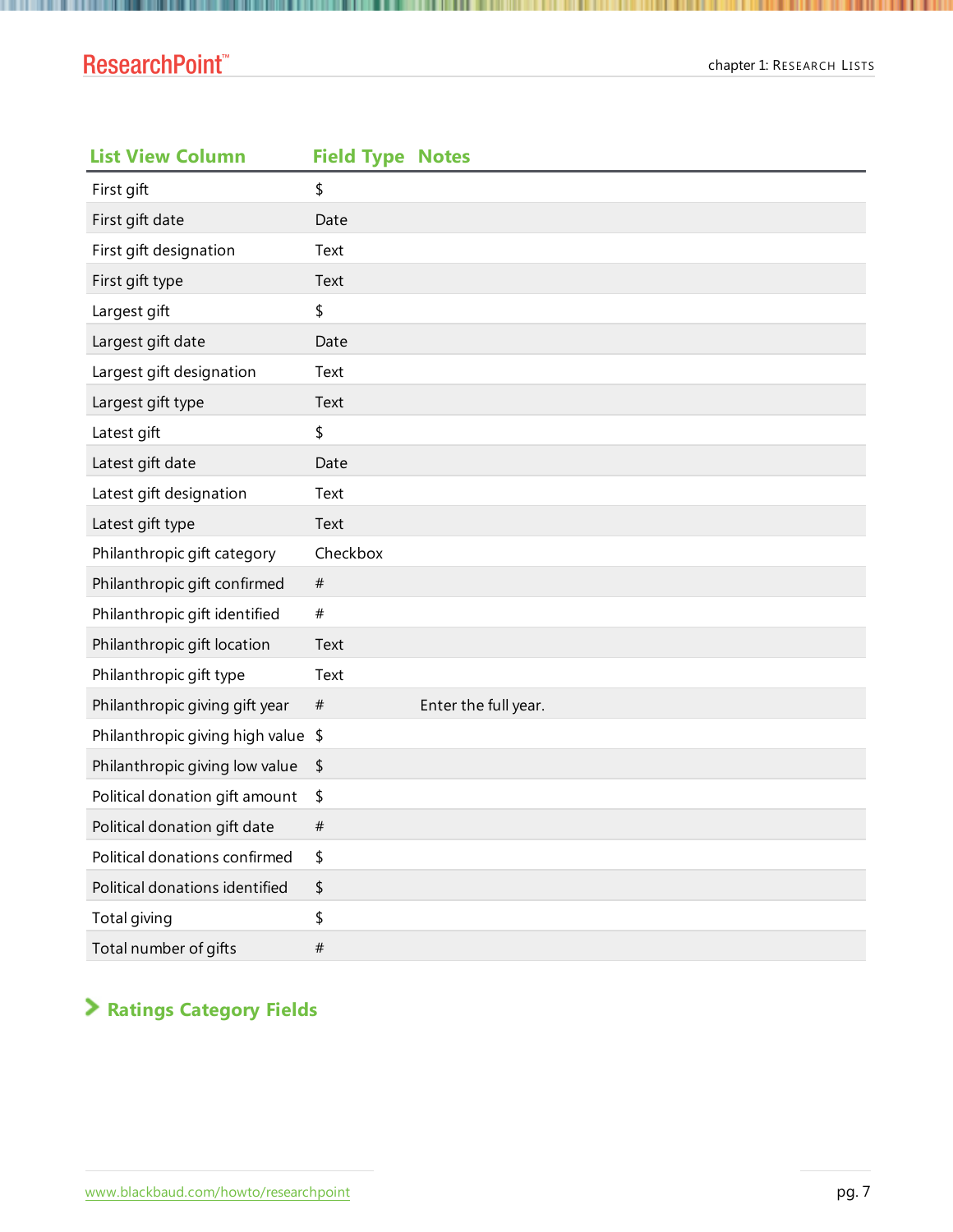### ResearchPoint<sup>™</sup>

. . . . . . . . . . . . . . . . . . .

| <b>List View Columns</b>            | <b>Field Type Notes</b> |
|-------------------------------------|-------------------------|
| Annual giving likelihood            | #                       |
| Annuity likelihood                  | #                       |
| Bequest likelihood                  | #                       |
| <b>CRT</b> likelihood               | #                       |
| Major giving likelihood             | #                       |
| Membership likelihood               | $\#$                    |
| Planned giving likelihood           | #                       |
| Suggested membership level<br>range | checkbox                |
| Suggested membership level score    | checkbox                |
| Target gift range                   | checkbox                |
| Target gift range score             | checkbox                |

### **Wealth Category Fields**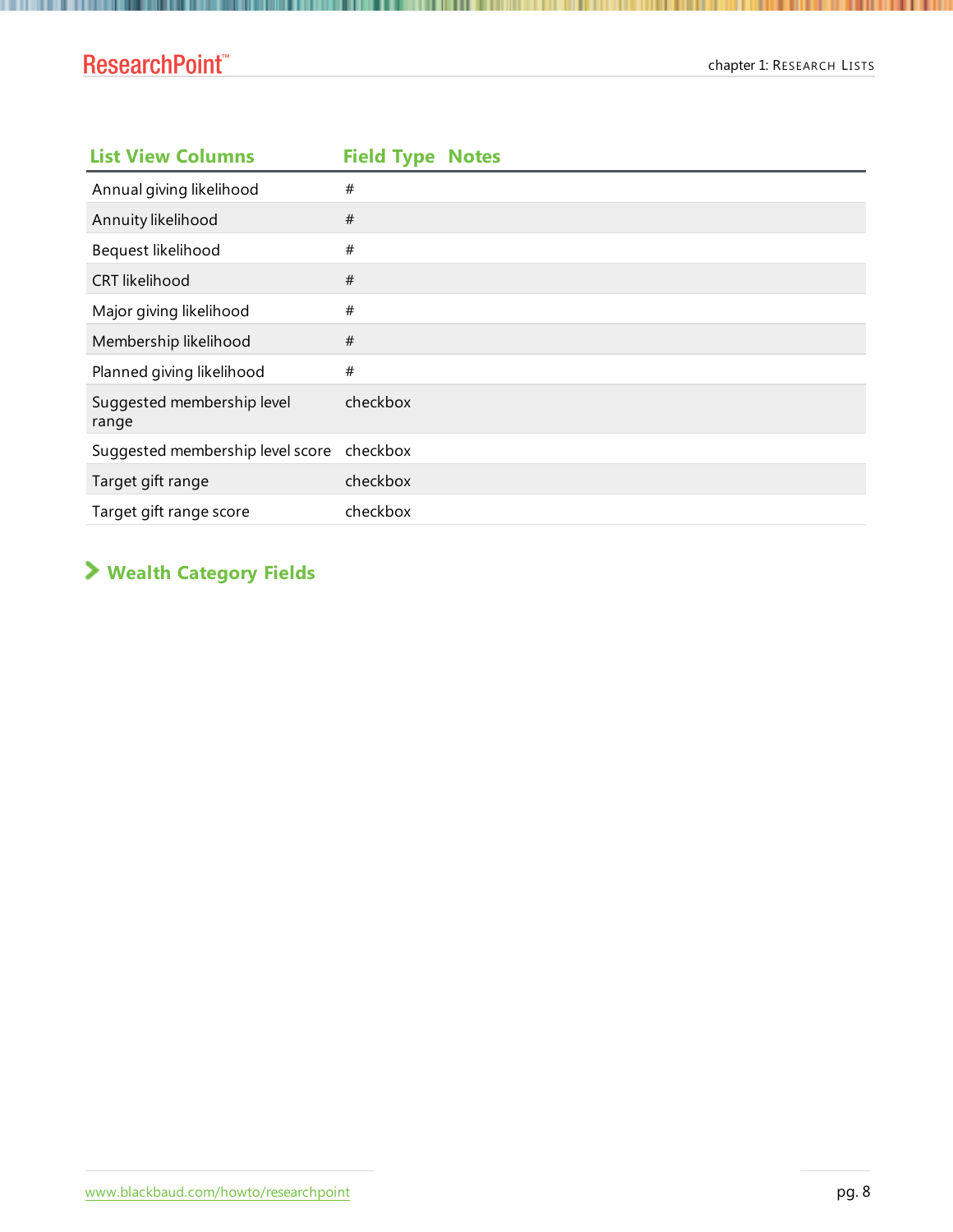#### **ResearchPoint™**

| <b>List View Columns</b>               | <b>Field Type Notes</b> |
|----------------------------------------|-------------------------|
| Business company valuation             | \$                      |
| Business job title                     | Text                    |
| <b>Business confirmed value</b>        | \$                      |
| Business identified value              | \$                      |
| Estimated wealth value                 | \$                      |
| Income/compensation confirmed<br>value | \$                      |
| Income/compensation identified value   | \$                      |
| Last screening date                    | Date                    |
| Major giving capacity value            | \$                      |
| Other assets confirmed value           | \$                      |
| Property city                          | Text                    |
| Property county                        | Text                    |
| Property state                         | Text                    |
| Property valuation                     | \$                      |
| Property ZIP                           | $\#$                    |
| Real Estate confirmed value            | \$                      |
| Real Estate identified value           | \$                      |
| Securities confirmed value             | \$                      |
| Securities identified value            | \$                      |
| Total assets confirmed value           | \$                      |
| Total assets identified value          | \$                      |
| Wealth indicators confirmed            | #                       |
| Wealth indicators identified           | #                       |

# <span id="page-8-0"></span>Edit a Research List

You can easily edit an existing research list. You can update:

- Criteria options
- Selection files
- Name, Description, and Category information
- Access Permissions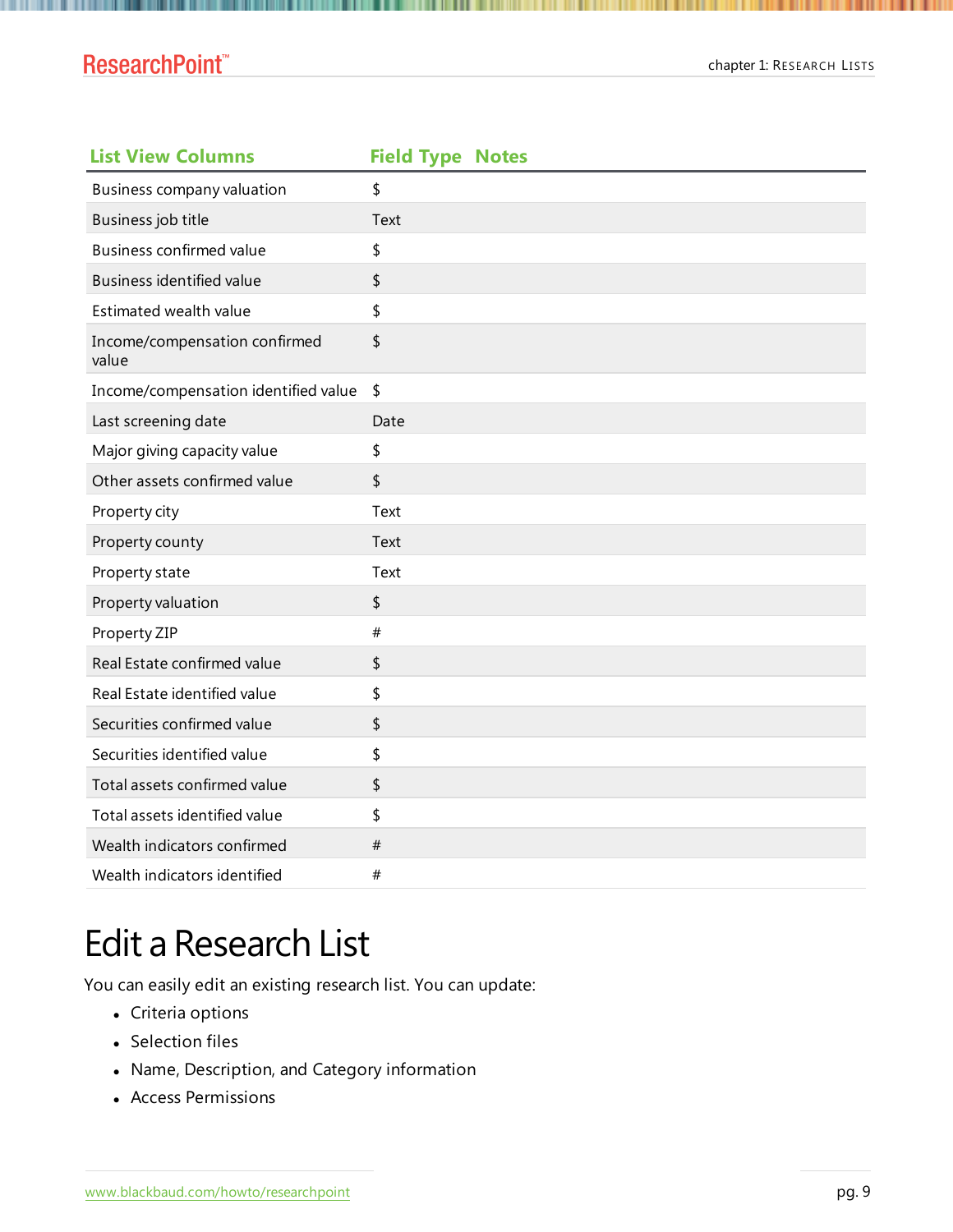#### ResearchPoint<sup>™</sup>

However, you cannot edit refresh options.

#### **Edit a prospect Research List**

1. From the top of the Prospects page, in the **Research Lists** section, click **View all lists**. The Research Lists page appears.

*Note:* You can also expand the **Research Lists** section and select a list you designated "Favorite" or select from a list of recently accessed lists.

- 2. Expand the list you want to edit.
- 3. Click Edit. The Edit research list screen appears.
- 4. In the **What is the criteria for creating your list?** section, you can build your list based on fields selected from the various wealth and ratings categories available in *ResearchPoint*. For a list of fields included with each option, see [Research](#page-4-0) List Criteria Fields on page 5.

**Tip:** You can create your research list using a combination of both wealth and rating field criteria and a query selection. For example, if you have a selection that already includes all prospects with SC as their primary state, and you now want to further narrow the list to include primary SC prospects with an Annual giving likelihood equal to "4," rather than editing the existing selection to include the ratings criteria, you can use the selection to include only primary SC prospects and then use the **Ratings** criteria button to include the Annual giving likelihood requirement.

5. In the **Do you need to further narrow your list?** you can base your list on a selection of records created in *Query*. Click the **Selection Search** icon to access the Selection Search screen and locate an existing selection.

*Note:* What is a selection? A selection is a set of records, generally produced from a dynamic or static query. You can choose to use an existing selection to narrow your research list, or use query to create a new selection of records to narrow down your list.

- 6. Click the **Calculate total prospects** button at anytime to see how many prospects satisfy your criteria.
- 7. Click the **Calculate total prospects** button at anytime to see how many prospects satisfy your criteria.
- 8. In the **Save options** section, enter the following:

*Note:* Depending on your user role in the system, some options may be grayed out.

- a. In the **Name** field, you must enter a name for your new list. The name appears in the **Research Lists** grid of the Research Lists page.
- b. In the **Description** field, enter a description to help you identify the list.
- c. The **Owner** field defaults to the current user. You can change this if you need to assign ownership to another user in your system.
- d. You can also allow other users the access and/or edit your list.
- e. If your organization uses categories to help identify lists, such as Alumni, New Parents, etc., you can also assign a **Category**.
- f. Decide if you want to allow others to access and/or edit this list.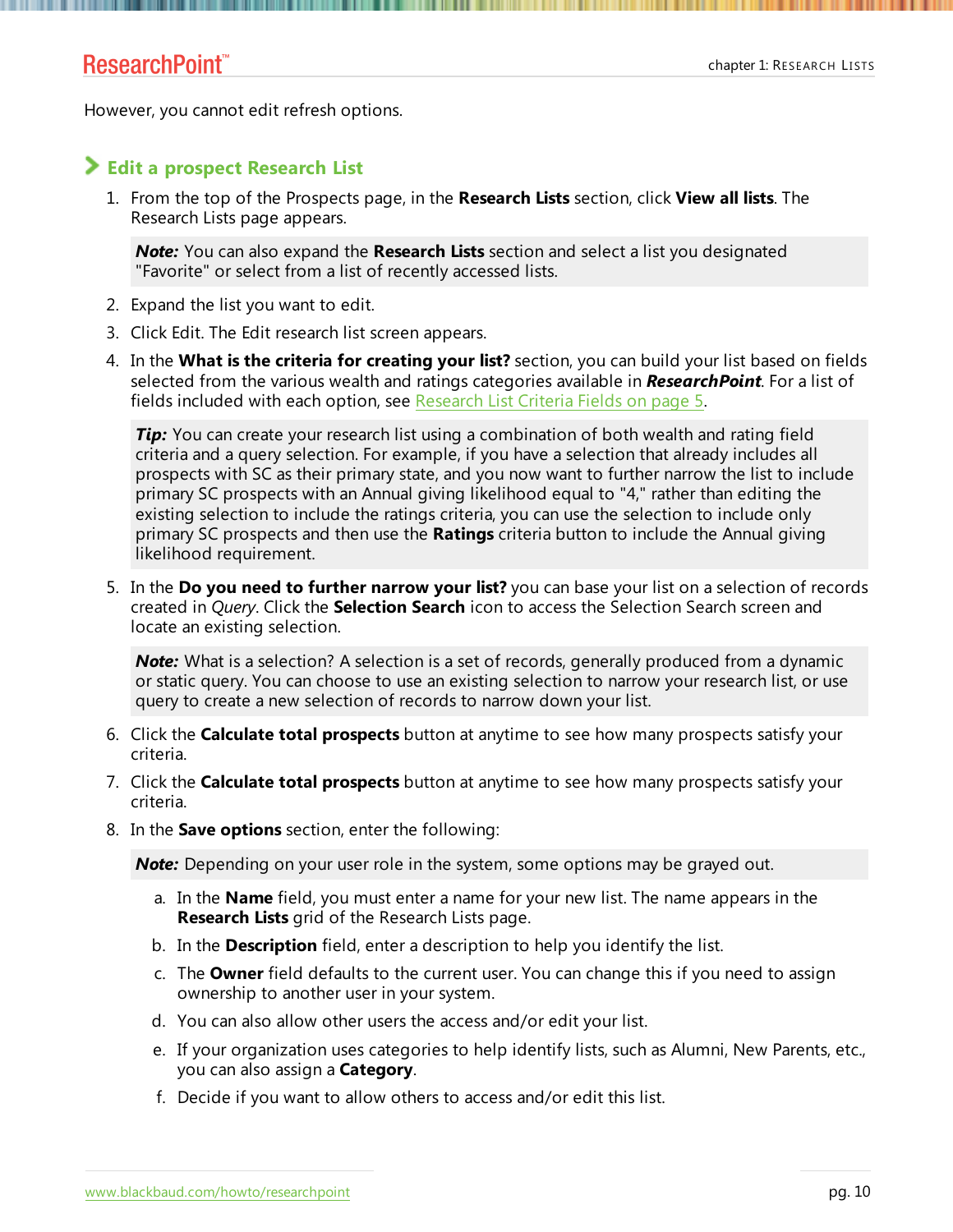- g. To make your list dynamic, which means it is automatically updated to include new prospects satisfying your list criteria as they are added to your system, select the **Allow this list to be refreshed** option and then select what exactly you want refreshed automatically.
- <span id="page-10-0"></span>9. Click **Save** to save the new list and return to the Research lists page.

# Delete a Research List

You have the option to delete a research list from the Research Lists page or from the research list itself.

*Warning:* If you attempt to delete a research list on which *WealthPoint* updates have been performed, you cannot delete the group without first deleting the *WealthPoint* search history related to the research list.

# Perform WealthPoint Screenings on Research Lists

If your organization uses *WealthPoint* service, you can run a wealth screen on all members in the list.

When updating *WealthPoint* information, the system does not override any manually entered data you stored on a given prospect. For example, if you entered real estate information for a constituent and real estate information is included in the *WealthPoint* screen, whatever information you entered remains intact after the screen.

#### **Wealth screen all members of a research list**

1. From *Prospects*, in the **Research Lists** section, click **View all lists**. The Research Lists page appears. You can also expand the **Research Lists** section and select a list you designated "Favorite" or select from a list of recently accessed lists.

| <b>Favorite lists</b>                  | <b>Records</b>          | <b>Recently accessed lists</b>           | <b>Records</b> |
|----------------------------------------|-------------------------|------------------------------------------|----------------|
| All Prospects                          | 0                       | Philanthropic Gifts (NOZA and DonorBank) |                |
| Business Ownership >=\$1M - Confirmed  | 0                       | NonProfit Affiliations (GuideStar)       |                |
| Millionaires - Confirmed               | 0                       | Securities $>= $1M -$ Confirmed          |                |
| Millionaires with $>= $5M -$ Confirmed | 0                       | Millionaires - Identified                |                |
|                                        |                         | All Prospects                            |                |
|                                        | View all favorite lists | View all recently accessed lists         |                |

- 2. To open the research list, on the Research Lists page, in the **Name** column, click the name link.
- 3. In the summary section at the top of the page, click **Screen list.**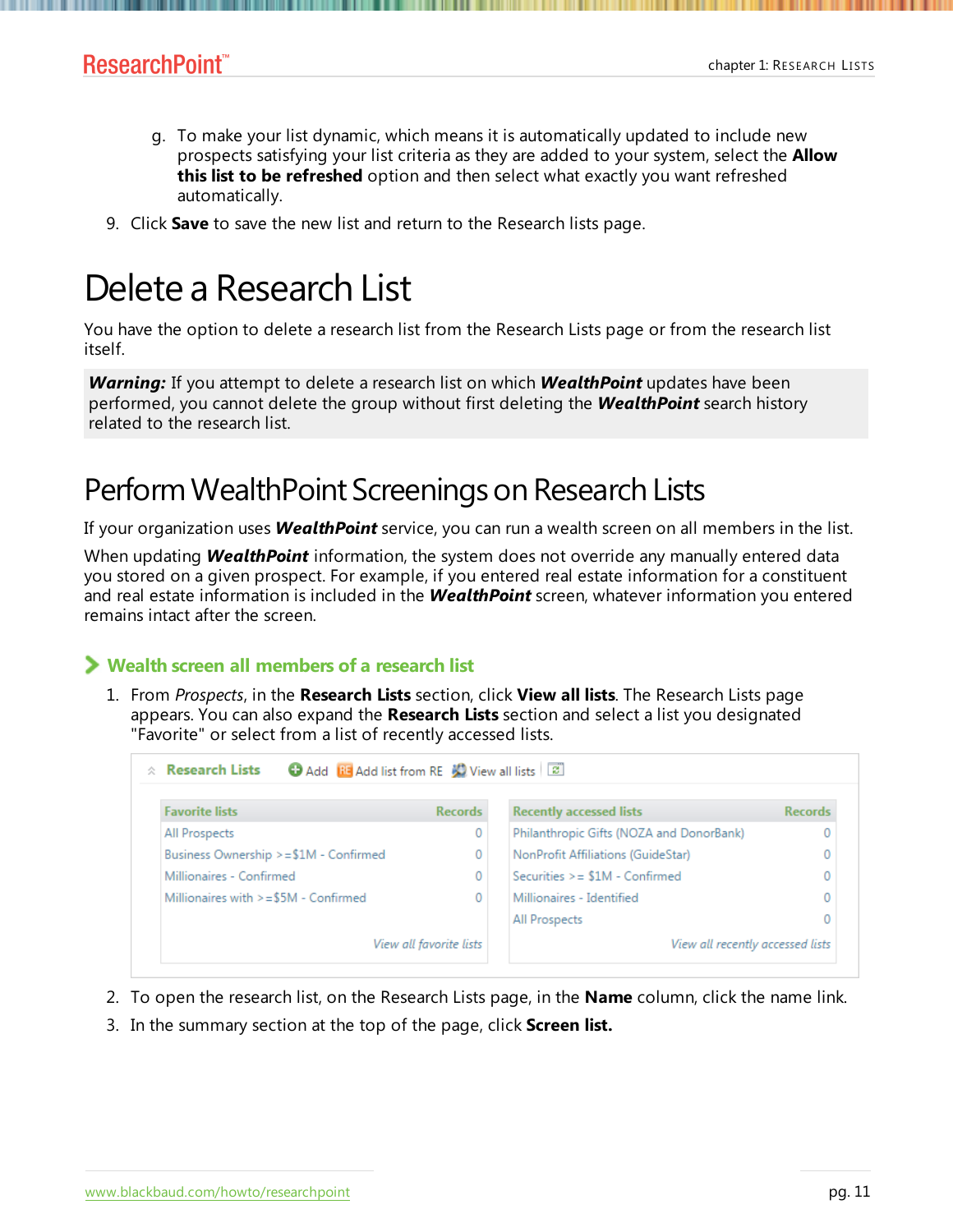### ResearchPoint<sup>\*\*</sup>



4. A confirmation screen appears. Click **Yes** to continue.

*Warning:* Only members with the *WealthPoint* update option enabled are processed. If you marked **Disable WealthPoint** on any member records, those members are not included in the update.

#### **Wealth screen selected members of a research list**

1. From *Prospects*, in the **Research Lists** section, click **View all lists**. The Research Lists page appears. You can also expand the **Research Lists** section and select a list you designated "Favorite" or select from a list of recently accessed lists.



- 2. To open the research list, on the Research Lists page, in the **Name** column, click the name link.
- 3. In the **Members** list, select the checkboxes for each constituent you want to screen.
- 4. At the top of the **Members** list section, click **Screen (# selected)** .

# Track Number of Remaining Group Screens

From *Prospects*, in the **Research Lists** section, click **View all lists**. The Research Lists page appears. You can also expand the **Research Lists** section and select a list you designated "Favorite" or select from a list of recently accessed lists.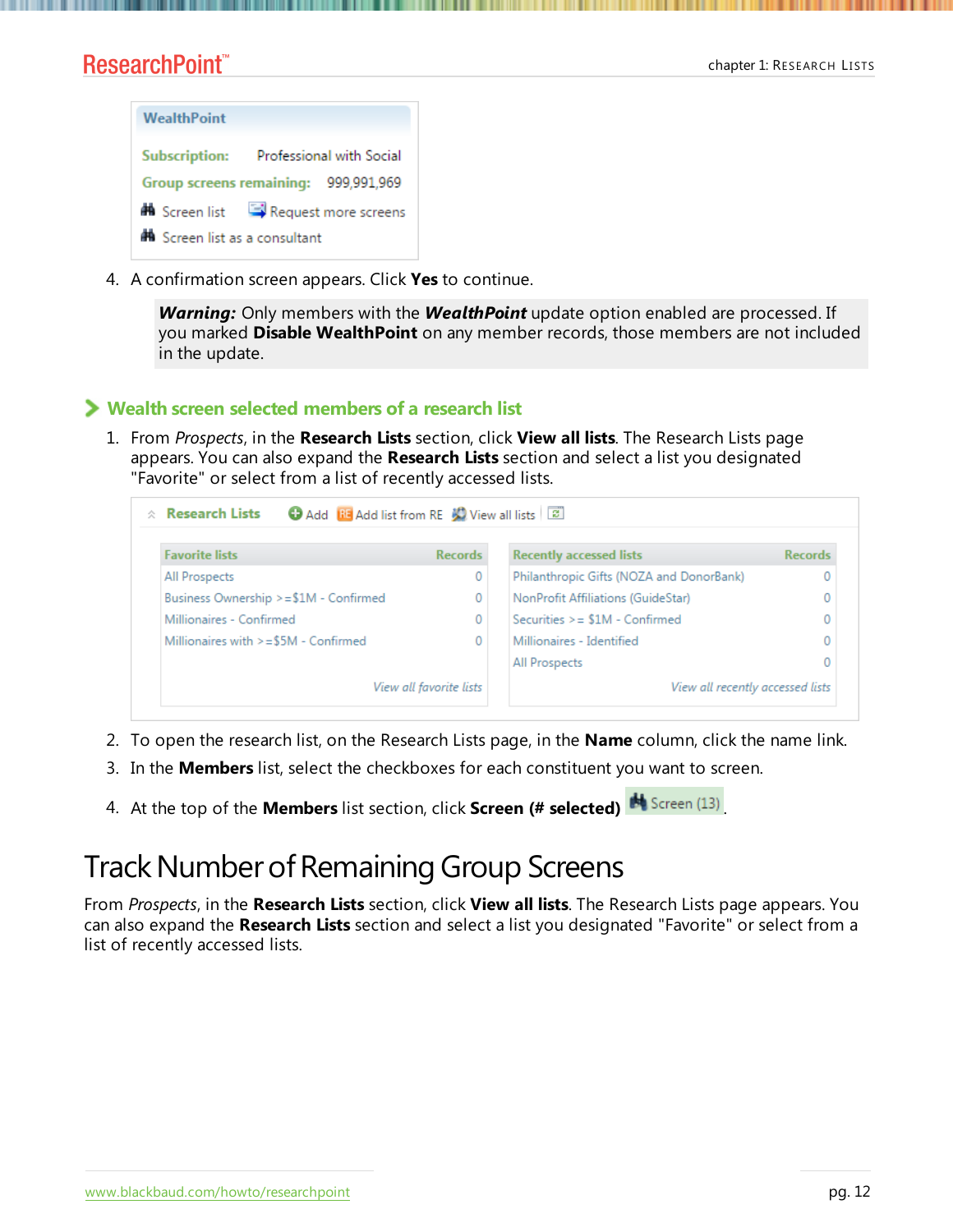#### chapter 1: RESEARCH LISTS

#### ResearchPoint™

| $\hat{z}$ Research Lists<br>Add its Add list from RE W View all lists   2 |                         |                                          |                |  |
|---------------------------------------------------------------------------|-------------------------|------------------------------------------|----------------|--|
| <b>Favorite lists</b>                                                     | <b>Records</b>          | <b>Recently accessed lists</b>           | <b>Records</b> |  |
| All Prospects                                                             | 0                       | Philanthropic Gifts (NOZA and DonorBank) |                |  |
| Business Ownership >=\$1M - Confirmed                                     | 0                       | NonProfit Affiliations (GuideStar)       |                |  |
| Millionaires - Confirmed                                                  | 0                       | Securities $>= $1M -$ Confirmed          |                |  |
| Millionaires with $>= $5M -$ Confirmed                                    | 0                       | Millionaires - Identified                |                |  |
|                                                                           |                         | All Prospects                            |                |  |
|                                                                           | View all favorite lists | View all recently accessed lists         |                |  |

To open the research list, on the Research Lists page, in the **Name** column, click the name link.

On the top right side of the page, the **Group screens remaining** field displays the number of group screens you have left.

| <b>WealthPoint</b>            |                                                  |
|-------------------------------|--------------------------------------------------|
|                               | Subscription: Professional with Social           |
|                               | Group screens remaining: 999,991,969             |
|                               | <b>M</b> Screen list <b>Request more screens</b> |
| A Screen list as a consultant |                                                  |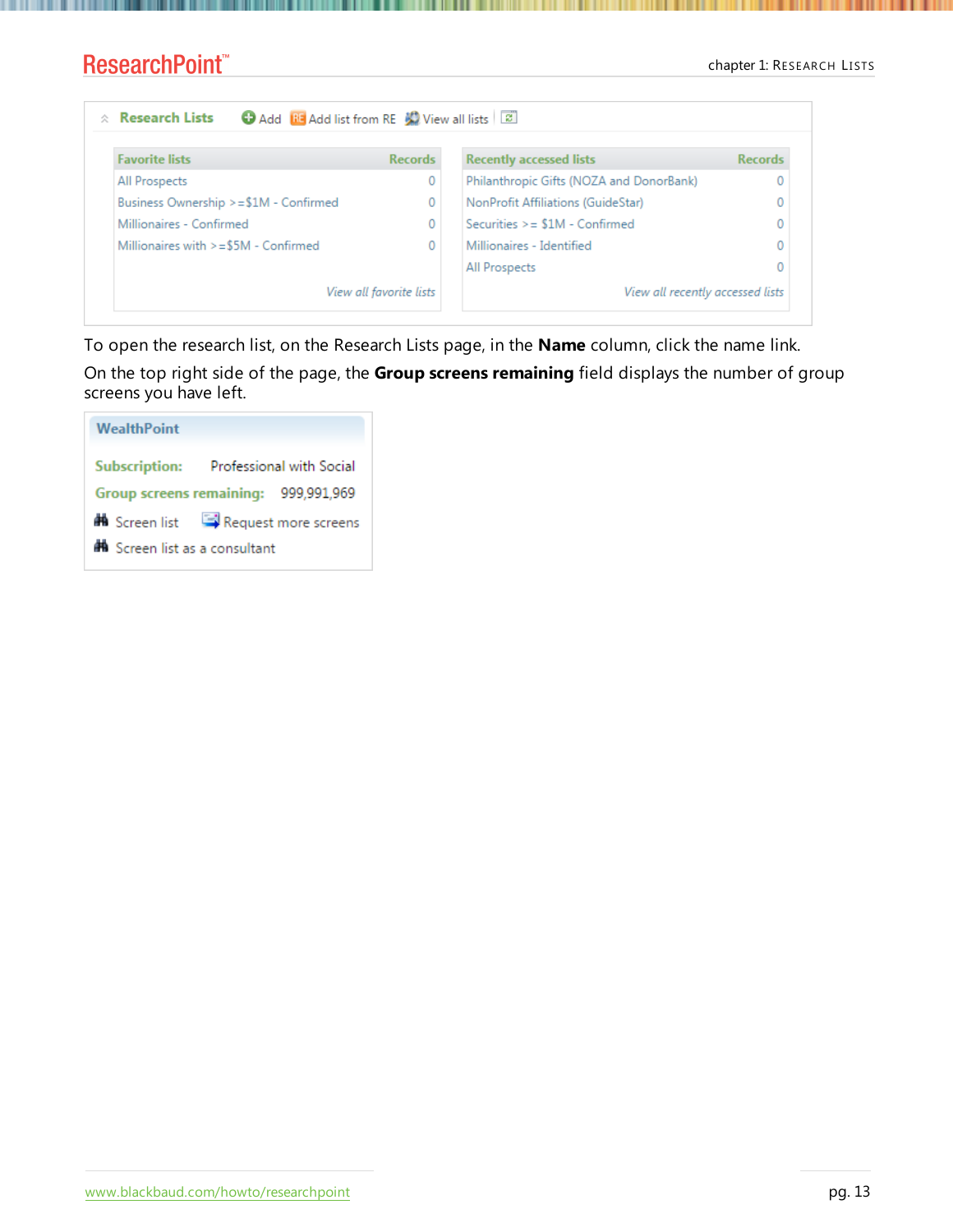### <span id="page-13-0"></span>ResearchPoint<sup>\*\*</sup>

# How to Use Research Lists

Learn how to perform the following tasks on a research list:

- Add members to the list
- Edit the list configuration options
- Generate a research list report
- Delete the list
- Copy selected list members to another list
- Remove members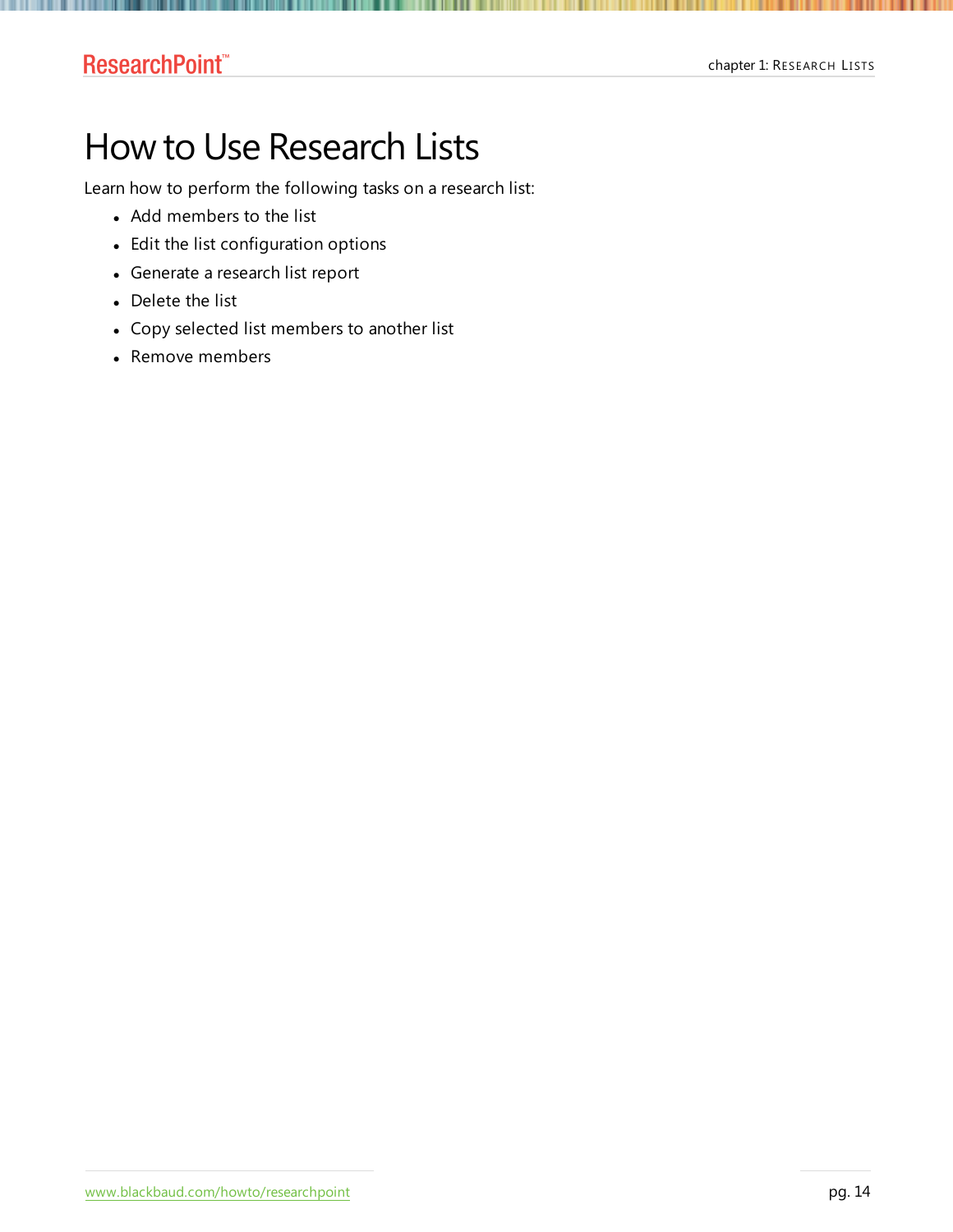#### ResearchPoint<sup>™</sup>

# Display Tips for Members List

Our powerful list features enable you to filter and customize information included in the **Members** list. For example, the most powerful way to customize the **Members** list is to choose which columns display. To select which columns you want for the **Members** list, click the **Columns** dropdown.

| Columns V Clear all filters  |  |
|------------------------------|--|
| Search: Search columns       |  |
| Age<br>$\Box$                |  |
| Annual giving likelihood     |  |
| Annuity likelihood<br>$\Box$ |  |
| Bequest likelihood           |  |
| <b>Businesses confirmed</b>  |  |
| <b>Businesses identified</b> |  |
| <b>CRT</b> likelihood        |  |
|                              |  |
| Cancel<br>Apply              |  |

Unselect any columns you do not want displayed and select those you do want to see in the data list. Click **Apply** and your changes display.

Once you add and remove the columns you need, you can:

• Drag and drop columns to display the information in the order you want to see it. Click the column header and drag left or right to the position you prefer. Those that you don't need as often can be moved to the far right.

**Tip:** When you read information on a computer screen, you naturally read the far left side from top to bottom first, then across. Remember this when you choose which order to display your columns.

• Tighten up each column so the width of the column is consistent with the width of the data included in the column. To do this, hover your cursor on the column border until you see the

resize width icon with an arrow on each side  $\searrow\searrow$  . Then, double-click your mouse. The columns tighten up. If this isn't satisfactory, you can specify the column width manually. Instead of double-clicking, drag and drop the column border into position.

• To allow even more space to view your column settings, you can also collapse the explorer bar on the left side of the application page. To collapse and expand the bar, click the small tab.

| <b>Shortcuts</b>         |  |  |
|--------------------------|--|--|
| <b>Recently accessed</b> |  |  |

- <sup>l</sup> To create columns of uniform size, under the **More** button, click **Autosize all columns**.
- To sort the list by the contents of a column, click the column header. Click again to switch between ascending and descending.
- To filter the list by the criteria for a specific column, click the funnel icon next to the column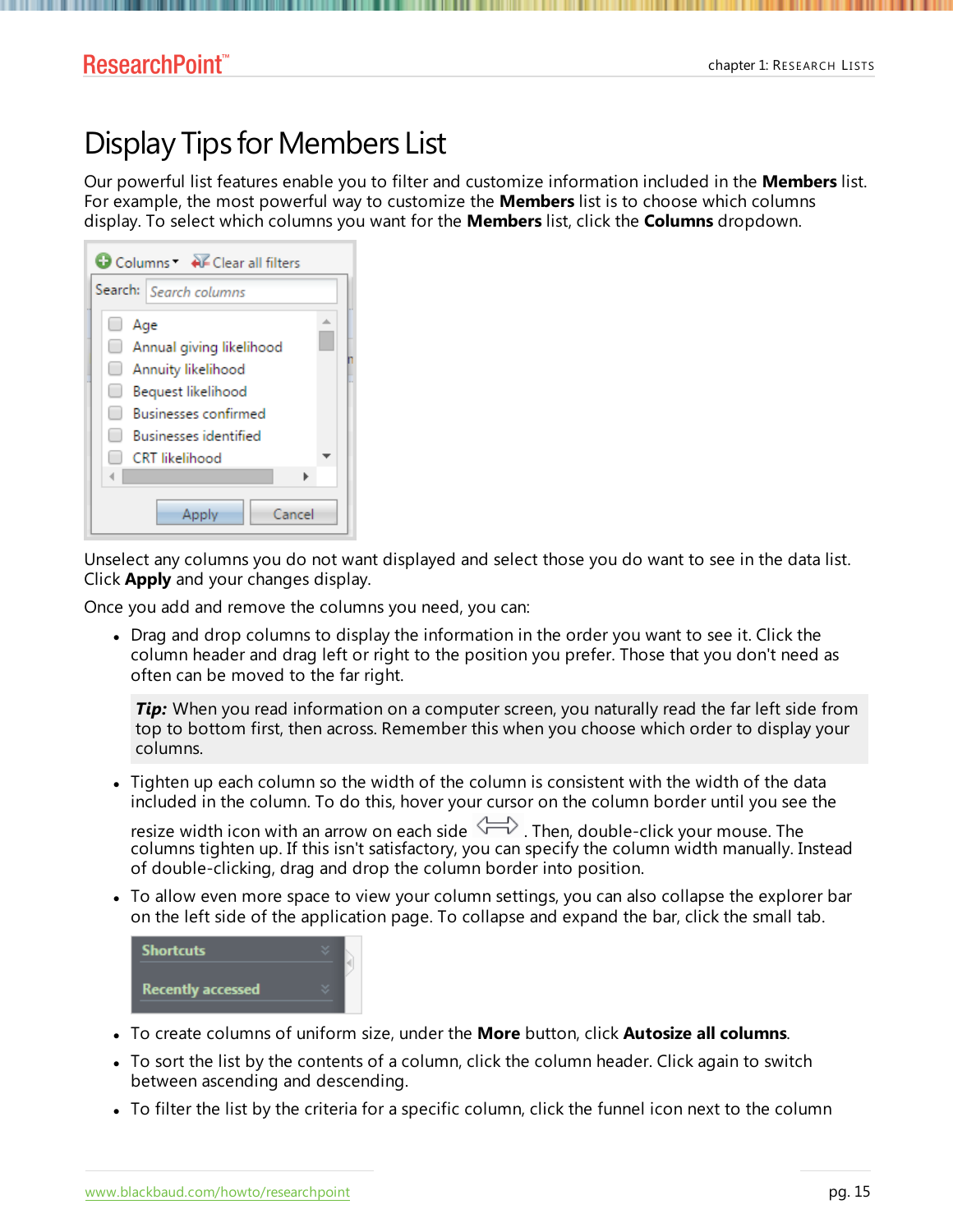#### ResearchPoint<sup>\*\*</sup>

header name.

**Warning:** Filters are sticky; they remain even after you navigate from the research list.

Once you get the columns customized to your needs, the application remembers your changes so you see the same view every time you access this list; however, if at any point you want to return the list view to the application's default settings. Under the **More** button, click the **Restore grid defaults**.

# List Pagination

If your list contains more than 100 members, we paginate the records for you. Use the page links on the top right and bottom right of the page to navigate.

|  | $\langle 1 \rangle$ 2 3 4 5  13 > |  |  |  |  |  |  |  |
|--|-----------------------------------|--|--|--|--|--|--|--|
|--|-----------------------------------|--|--|--|--|--|--|--|

# Use Search

Quickly search for content included in the **Members** list. The search is based on displayed columns. Add all columns you need before you perform the search.

# Members List Links

When you add and remove columns from the **Members** list, you may notice some columns contain hyperlinks.

All name hyperlinks open the individual's wealth and ratings record. To navigate back to the research list quickly, from the Wealth Summary tab, under **Research details**, click the research list name or click your browser's back button.

The hyperlinks that appear for **Total confirmed assets** and **Total identified assets** columns, open a wealth summary screen.

# Add Members to a Research List

After you create a list, regardless of the method or criteria used to populate the group, you can manually add individual members, even members not satisfying your original criteria.

From a research list, in the **Members** list, click **Add member**. The Add research list member screen appears.

Click the search icon to access the Individual Search screen. From here you can search for and select the new member. You can also add constitutes to your database from the search screen by clicking the **Add** button.

Once the new member has been selected or added, from the Add research list member screen, click **Save**. The new member is added to the list.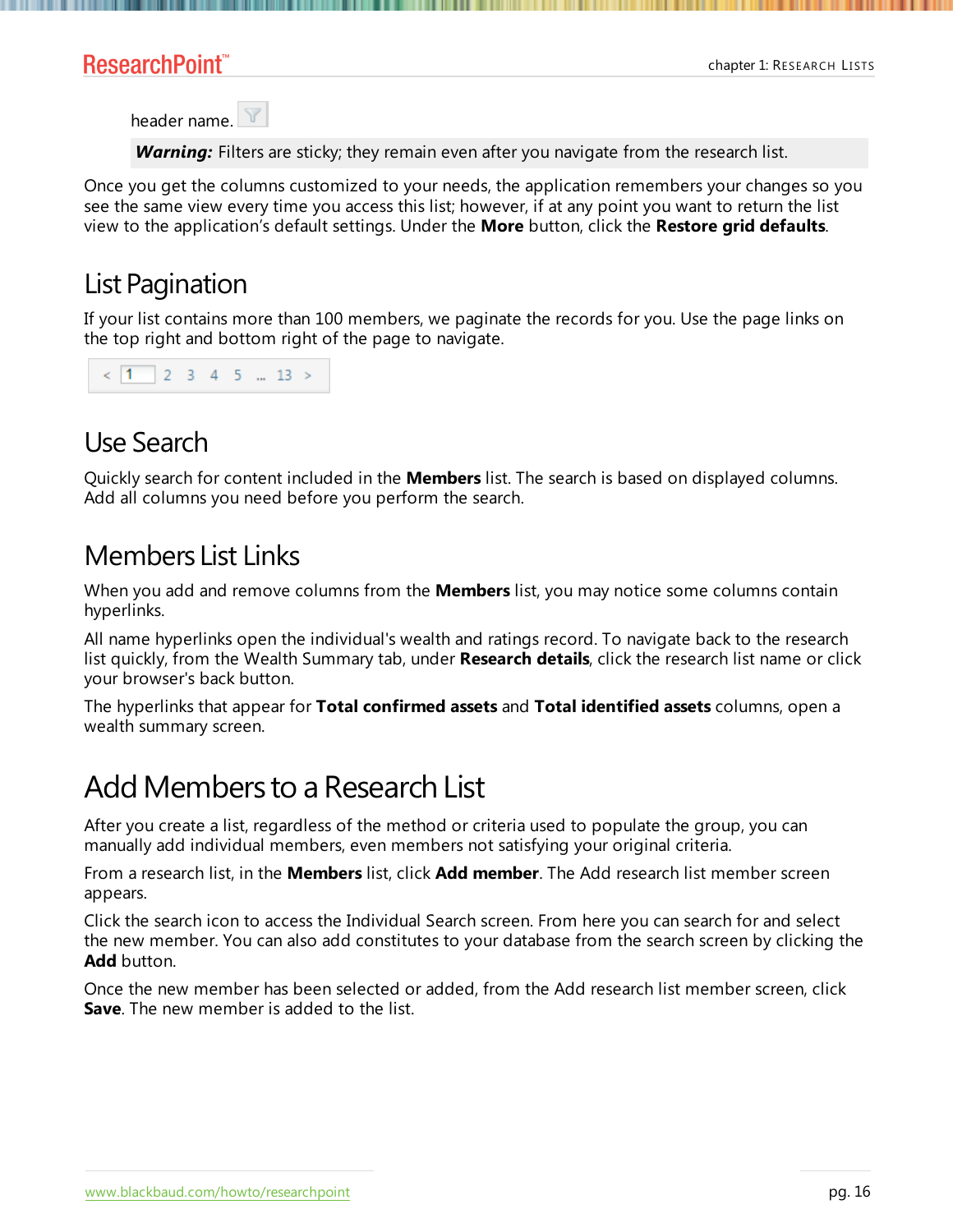# Copy List Members to a New or Existing Research List

You can copy one or a selected group of list members from your current research list to a new or existing research list. The list member retains membership on the current research list unless you decide to take action to remove.

Whether you copy one list member or several, you can search for and select an existing research list to copy the members to or you can create a new research list. The new research list has limited options but you can edit the name, description, owner, category, and whether others can access or edit the list. Once the new list is created, you can edit additional options.

#### **Copy One Member**

From a research list, under **Members**, click the double arrows for a list member **.** An action bar appears for the constituent. Click **Copy to list**. The Copy prospects to list screen appears.

#### **Copy Selected List Members**

If you need to copy several members, in the **Members** list, select the checkboxes for the members you want to include.

At the top of the **Members** list, click **Copy to list (number selected)**. The Copy prospects to list screen appears.

# Assign a Prospect Manager to a Research List

On a research list, you can assign a prospect manager to one or selected members.

#### **Assign to One Member**

From a research list, under **Members**, click the double arrows for a list member **.** An action bar appears for the constituent. Click **Assign prospect manager**. The Assign a prospect manager screen appears. Search for and select a manager. Click **Save**.

#### **Assign to Selected Members**

If you need to assign the same manager to several members, in the **Members** list, select the checkboxes for the members you want to include in the assignment.

At the top of the **Members** list, click **Assign prospect manager (number selected)**. The Assign a prospect manager screen appears. Search for and delect a manager. Click **Save**.

# EnterResearch Details for ListMembers

From a research list, under **Members**, click the double arrows for a list member **.** An action bar appears for the constituent. To enter a the research summary, click **Edit research details**. For more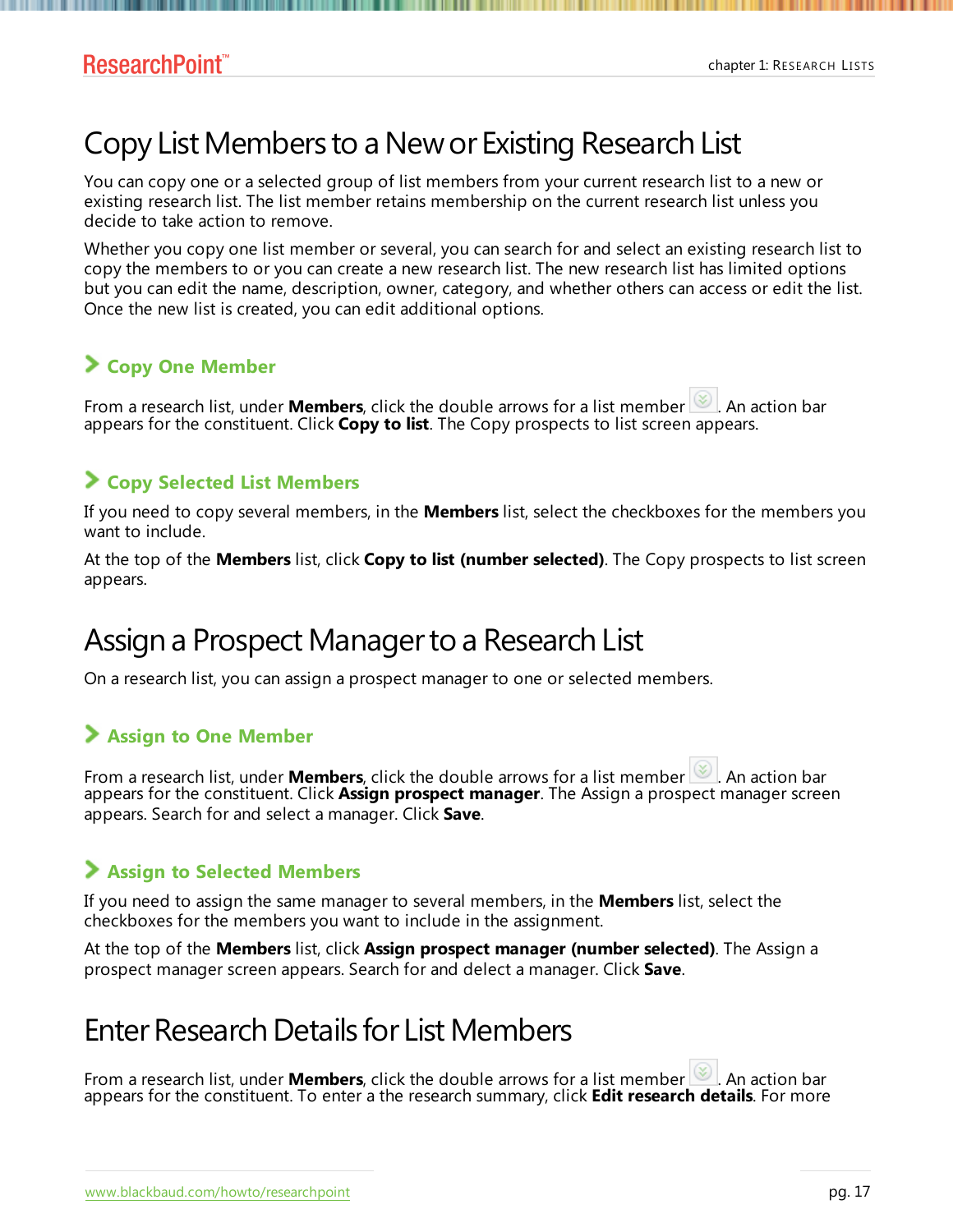#### ResearchPoint<sup>\*\*</sup>

information about how the research details fields are used in [Research](#page-17-0)Point, see Edit Research Details on [page](#page-17-0) 18.

# <span id="page-17-0"></span>Edit Research Details

From the following locations in *ResearchPoint*, you can update the prospect's status and prospect manager.

- **Prospect Record, Wealth Summary tab, in the Research details section, click Edit.**
- <sup>l</sup> From a research list, click the double arrows next to a list member and click **Edit research details**.
- <sup>l</sup> From a household, organization, or group prospect record in *ResearchPoint*, on the explorer bar, under Tasks, click **Edit research details**.

Before you change the research details for a prospect, review the following about each field to understand what it means when you make the change.

When you select confirmed, you indicate that research is complete on a prospect. Do not mark the checkbox until you are confident that all your research is complete. When you save a prospect with a confirmed status, they are flagged as a major giving prospect.

We recommend in these two examples, that you do not mark the checkbox.

- If you complete an initial wealth screen on a prospect and the data found does not meet your organization's criteria as a "prospect" to pursue further, do not mark the **Confirmed** checkbox. In this situation, the research is not complete because you chose not to do any further research.
- If you complete an initial wealth screen and find a very wealthy prospect that you know your organization will want to ask for a gift, do not mark the **Confirmed** checkbox until research is complete. In this situation, you may be planning to spend more time carefully analyzing the data for the prospect. When all the research is finalized, return to the Edit research details screen and mark the checkbox then.

In the **Prospect Manager** field, assign for the first time or re-assign a prospect to a prospect manager. For example, you may find that in your research that the prospect lives full-time in a geography that is better served by a different prospect manager. Re-assign to the person who is a better fit.

The **Research summary** field is a place for you to add a summary about the prospect, which can show up in the research report. It may contain some biographic summary, some ideas on how the prospect should be solicited, and interesting tidbits that came up during your research.

# List Member Wealth Summary

Prospectors and fundraisers working in a list record can easily access additional wealth information on members.

To display the Wealth summary screen, click the link in the **Total confirmed assets** or **Total identified assets** columns.

If you click a link from the Wealth summary screen, the member's wealth and ratings record opens to the location where the information came. For example, if you want to view a member's real estate information in more detail, click the **Real estate** link in the **Assets** column. The list member's wealth and ratings record opens to the Assets tab with the **Real estate** section expanded.

The "New" icon identifies assets and indicators that have been updated since the last time this record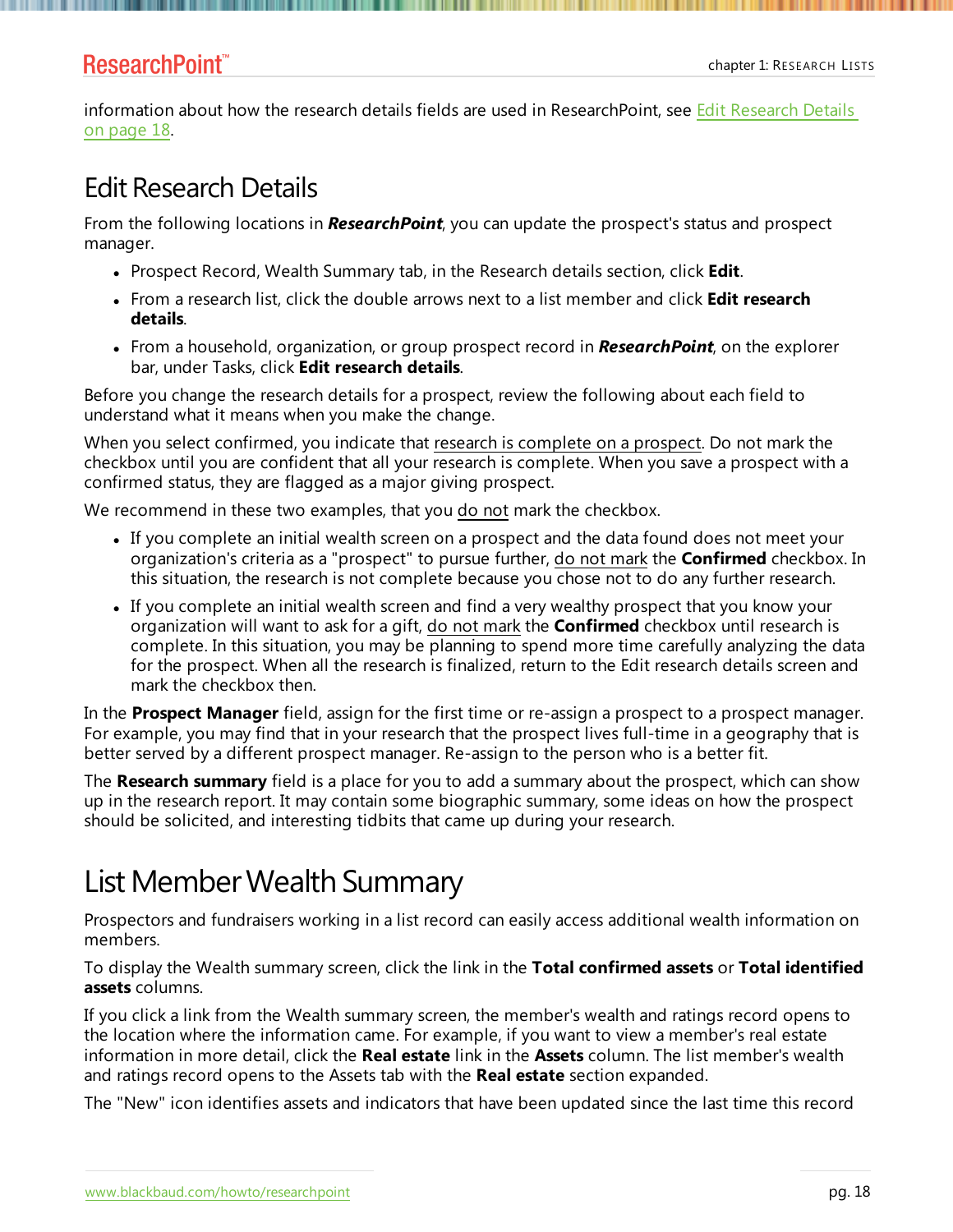was viewed.

# Delete Members from a Research List

After you create a list, regardless of the method or criteria used to populate the group, you can remove individual members.

From the research list, select the checkboxes for the members you want to remove. When you select the members, additional actions appear. Click **Remove member (# selected)**.

*Warning:* Do not select the **Delete** button at the top of the **Members** grid. This button deletes the entire list.

# Map Locations of Research List Members

From the research list, in the **Members** section, click **Map**. The Mapping page appears displaying the members' locations.

**Note:** You can also map list members from the Research Lists page by expanding the list you want to map and clicking **Map**.

The maximum number of pushpins that can appear in Mapping is 250 list members.

For more information about Mapping, see the Mapping Guide.

## Research List Report

The Research list report enables prospect researchers to prepare and print reports that include all members of a selected Research List.

*Note:* Report capacity is 500 records.

The report includes a detailed profile of each list member. In addition to the list member's name and contact information, the report includes:

- **Prospect Summary**: Primary business, birth, gender, and spouse information
- **Notes**: Any notations, media links, or attachments included on the Documentation tab of the prospect's constituent record

The details view of the report, accessed by clicking the **View details** link included on the report screen, includes additional information pulled from the prospect's constituent record, such as constituencies and relationship data.

#### **Generate a Research List report**

From the research list, in the **Members** section, click **Research list report**.

*Note:* You can also generate a research list report from the Research Lists page by expanding the list you want to report on and clicking **Research list report**.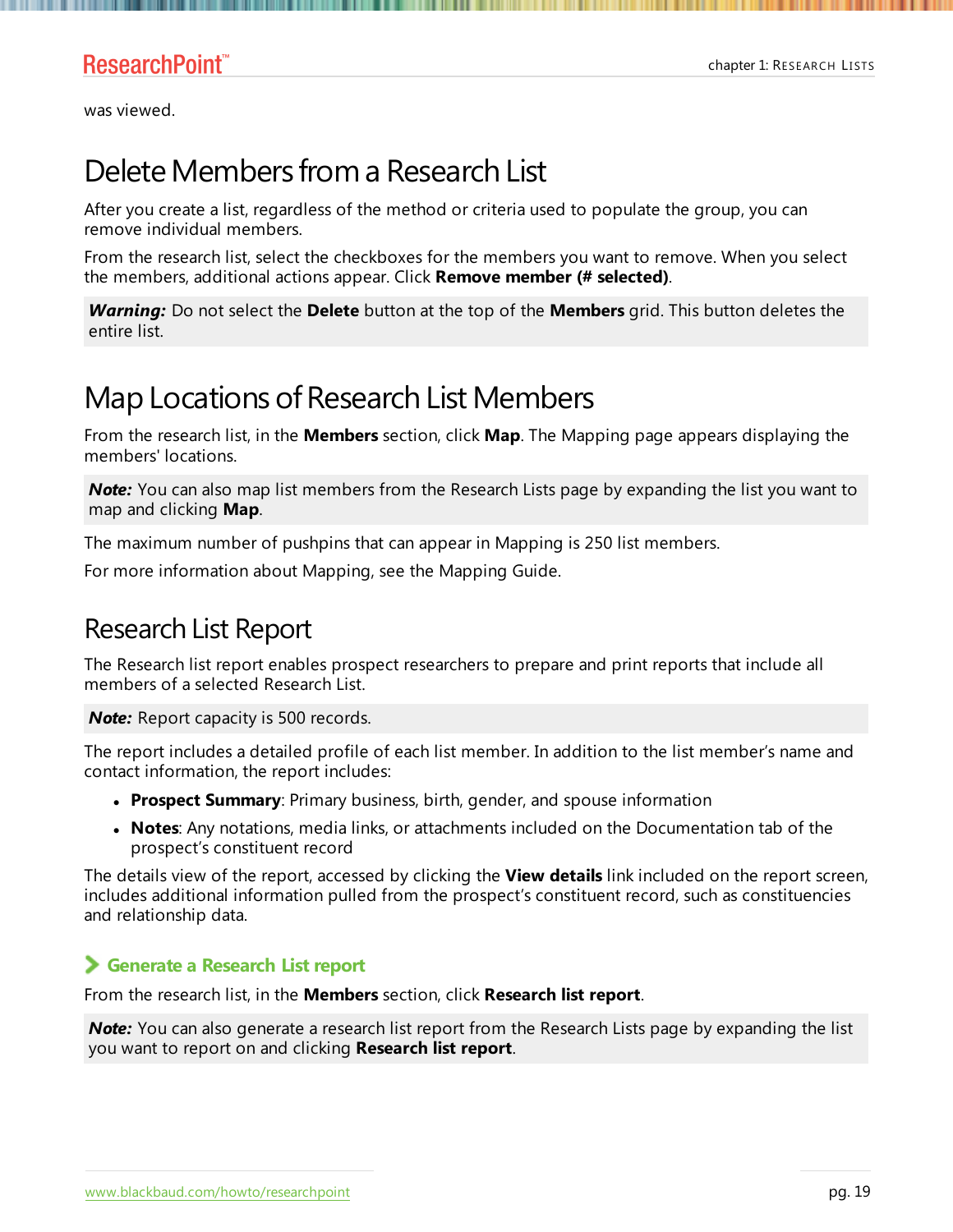# Disable WealthPoint Screens on Selected Members

On a research list, you can disable WealthPoint for selected members. In the **Members** list, click the double arrows for the constituent's row and click **Disable WealthPoint**.

Even when you perform a group WealthPoint screening, this constituent will not be included. The record will remain disabled in the research list until you choose to enable.

Also, if you perform this action on a research list, it disables WealthPoint screenings from their individual wealth and ratings record. You can turn WealthPoint screenings back on from either the research list or the individual wealth and ratings record.